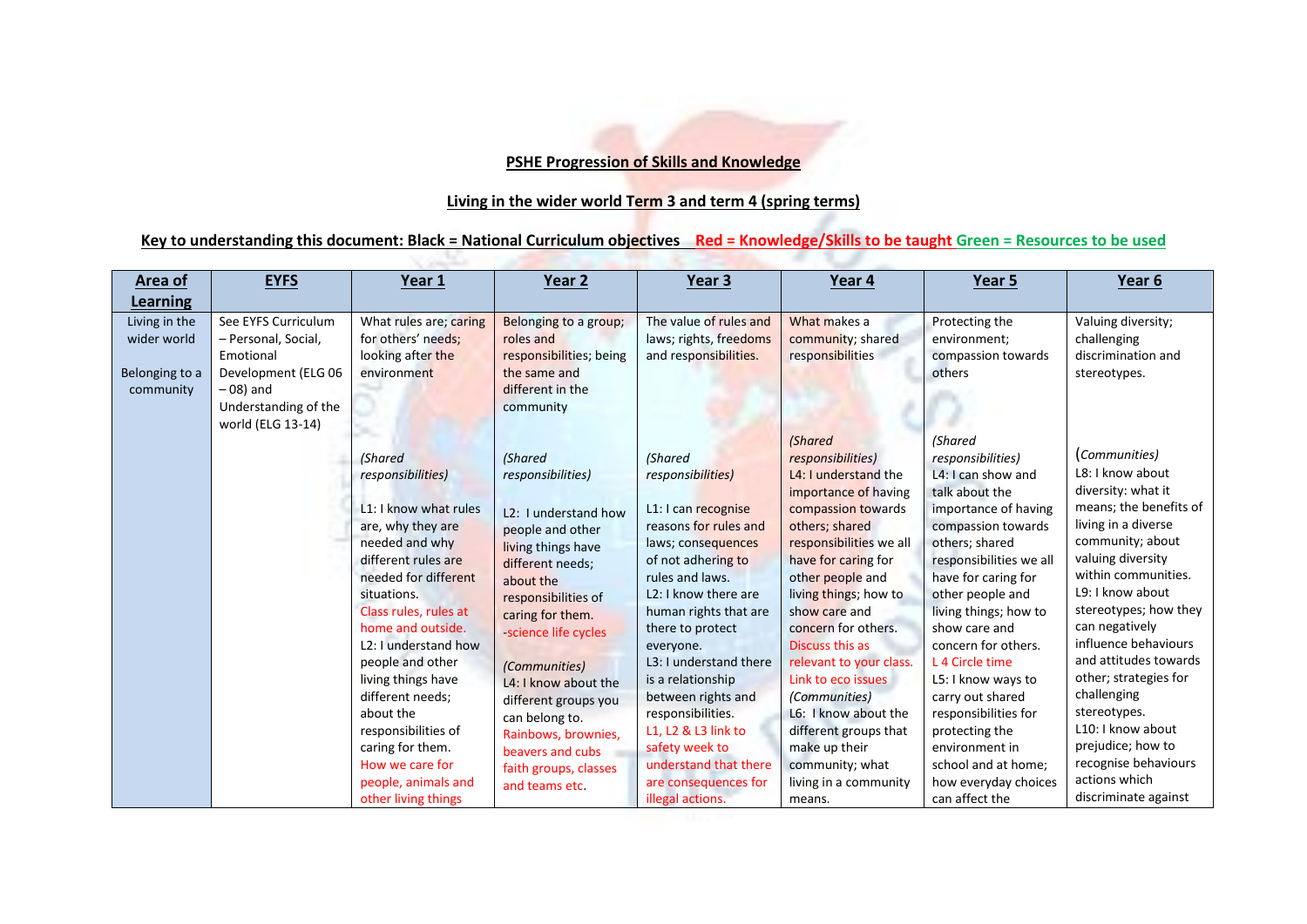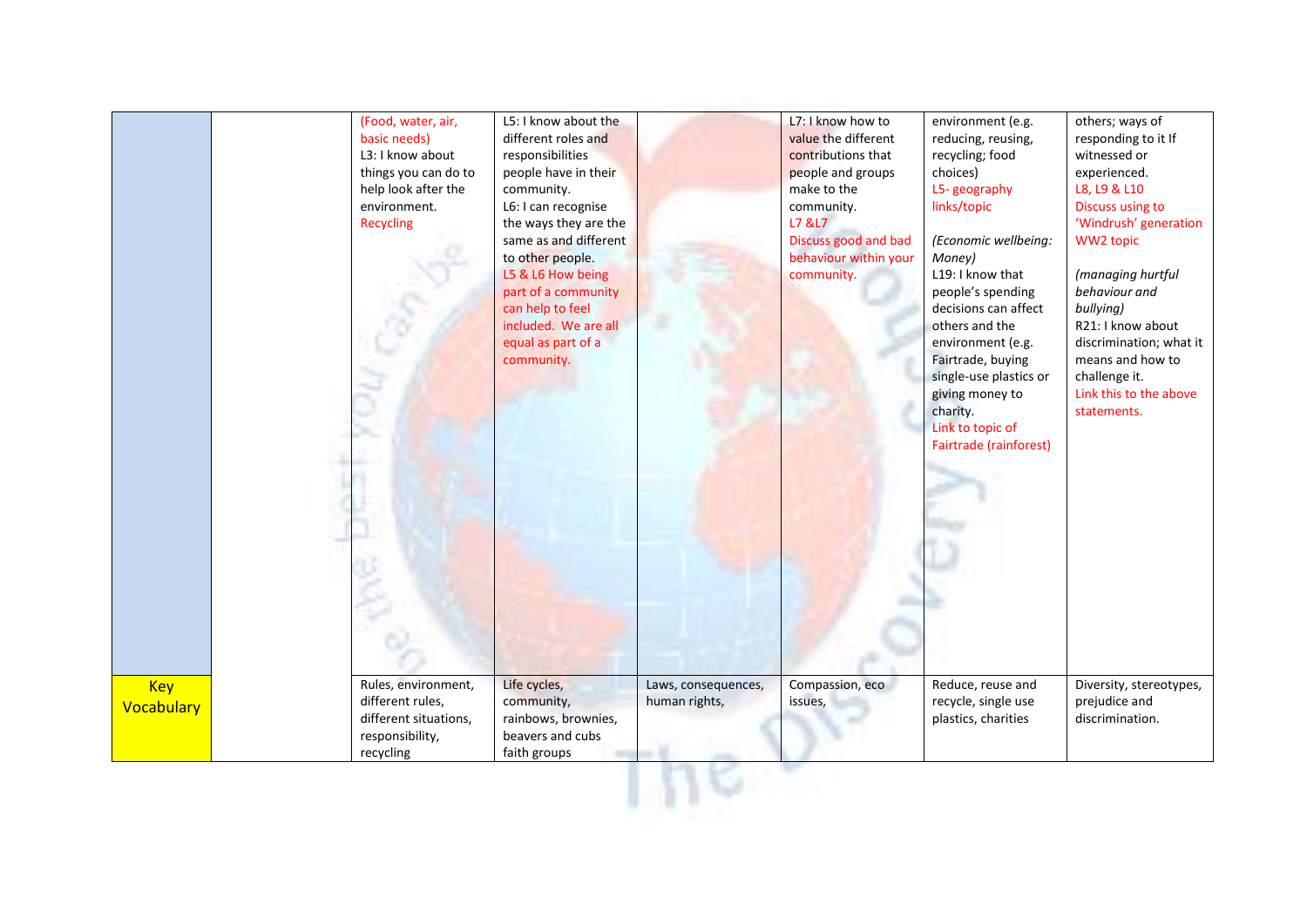| Media literacy<br>and digital                                                              | Using the internet                                                                                                                                                                                                   | The internet in                                                                                                                                                                                                               | How the internet is                                                                                                                                                                                                    | How data is shared                                                                                                                                                                                            | How information                                                                                                                                                                                                                                            | Evaluation media                                                                                                                                                                                                                                                                                                                                                                                                                                                                                                                               |
|--------------------------------------------------------------------------------------------|----------------------------------------------------------------------------------------------------------------------------------------------------------------------------------------------------------------------|-------------------------------------------------------------------------------------------------------------------------------------------------------------------------------------------------------------------------------|------------------------------------------------------------------------------------------------------------------------------------------------------------------------------------------------------------------------|---------------------------------------------------------------------------------------------------------------------------------------------------------------------------------------------------------------|------------------------------------------------------------------------------------------------------------------------------------------------------------------------------------------------------------------------------------------------------------|------------------------------------------------------------------------------------------------------------------------------------------------------------------------------------------------------------------------------------------------------------------------------------------------------------------------------------------------------------------------------------------------------------------------------------------------------------------------------------------------------------------------------------------------|
|                                                                                            | and digital devices:                                                                                                                                                                                                 | everyday life; online                                                                                                                                                                                                         | used: assessing                                                                                                                                                                                                        | and used                                                                                                                                                                                                      | online is targeted;                                                                                                                                                                                                                                        | sources; sharing                                                                                                                                                                                                                                                                                                                                                                                                                                                                                                                               |
|                                                                                            |                                                                                                                                                                                                                      |                                                                                                                                                                                                                               |                                                                                                                                                                                                                        |                                                                                                                                                                                                               |                                                                                                                                                                                                                                                            |                                                                                                                                                                                                                                                                                                                                                                                                                                                                                                                                                |
| resilience<br><b>Need to</b><br>marry up with<br>online<br><b>Computing</b><br>curriculum. | communicating on<br>line.<br>(Media literacy and<br>digital resilience)<br>L7: I know about the<br>internet and digital<br>devices can be used<br>safely to find things<br>out and to<br>communicate with<br>others. | content and<br>information.<br>(Media literacy and<br>digital resilience)<br>L8: I know about the<br>role of the internet in<br>everyday life.<br>Phones, tablets<br>computers<br>L9: I know that not all<br>information seen | information on line<br>(Media literacy and<br>digital resilience)<br>L11: I can recognise<br>ways in which the<br>internet and social<br>media con be used<br>both positively and<br>negatively.<br>L12: I know how to | (Media literacy and<br>digital resilience)<br>L13: I know about<br>some of the different<br>ways information and<br>data is shared and<br>used online, including<br>for commercial<br>purposes.               | different media types,<br>their role and impact.<br>(Media literacy and<br>digital resilience)<br>L12: I know how to<br>assess the reliability<br>of sources of<br>information online;<br>and how to make<br>safe, reliable choices<br>from search results | things online.<br>(Keeping safe)<br>H37: I know that<br>reasons for following<br>and complying with<br>regulations and<br>restrictions (including<br>age restrictions); how<br>they promote<br>personal safety and                                                                                                                                                                                                                                                                                                                             |
|                                                                                            | How people find<br>things out using the<br>internet and digital<br>devices.<br>L8: I know about the<br>role of the internet in<br>everyday life.<br>How and why people<br>use the internet.                          | online is true.<br><b>Understand that</b><br>some content on the<br>internet is factual &<br>some is for<br>entertainment e.g.<br>news, games, videos.<br>$\sim$                                                              | assess the reliability<br>of sources of<br>information online;<br>and how to make<br>safe, reliable choices<br>from search results.                                                                                    | L14: I have an<br>understanding of how<br>information on the<br>internet is ranked,<br>selected and targeted<br>at specific individuals<br>and groups; that<br>connected devices<br>can share<br>information. | L14: I have an<br>understanding of how<br>information on the<br>internet is ranked,<br>selected and targeted<br>at specific individuals<br>and groups; that<br>connected devices<br>can share<br>information.                                              | wellbeing with<br>reference to social<br>media, television<br>programmes, films,<br>games and online<br>gaming.<br>(Media literacy and<br>digital resilience)<br>L11: I can recognise<br>ways in which the<br>internet and social<br>media con be used<br>both positively and<br>negatively.<br>L13: I know about<br>some of the different<br>ways information and<br>data is shared and<br>used online, including<br>for commercial<br>purposes.<br>L15: I can recognise<br>things that are<br>appropriate to share<br>and things that should |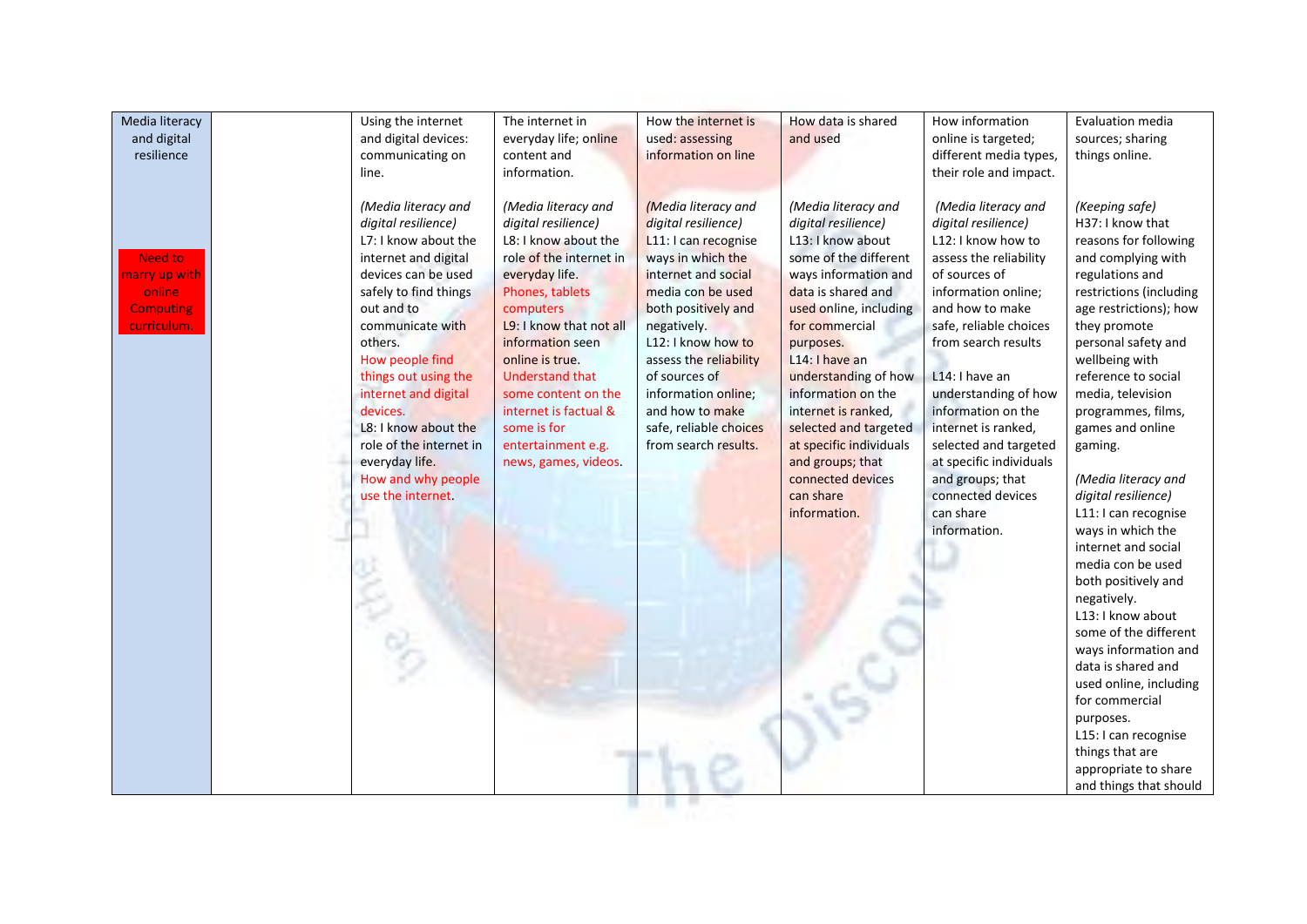|                          |                                                                                                                                                                                                                                                                                                                  |                                                                                                                                                                                                                                                                                                   |                                                                                                                                                                                                                                                                                                                                    |                                                                                                                                                                                                                                                                                                                                      |                                                                                                                                                                                                                                                                                                                                                            | not be shared on<br>social media; rules<br>surrounding<br>distribution of images.<br>L16: I know that texts<br>and images in the<br>media and on social<br>media can be<br>manipulated or<br>invented; strategies to<br>evaluate the reliability<br>of sources and<br>identify<br>misinformation.                                          |
|--------------------------|------------------------------------------------------------------------------------------------------------------------------------------------------------------------------------------------------------------------------------------------------------------------------------------------------------------|---------------------------------------------------------------------------------------------------------------------------------------------------------------------------------------------------------------------------------------------------------------------------------------------------|------------------------------------------------------------------------------------------------------------------------------------------------------------------------------------------------------------------------------------------------------------------------------------------------------------------------------------|--------------------------------------------------------------------------------------------------------------------------------------------------------------------------------------------------------------------------------------------------------------------------------------------------------------------------------------|------------------------------------------------------------------------------------------------------------------------------------------------------------------------------------------------------------------------------------------------------------------------------------------------------------------------------------------------------------|--------------------------------------------------------------------------------------------------------------------------------------------------------------------------------------------------------------------------------------------------------------------------------------------------------------------------------------------|
| <b>Key</b><br>Vocabulary | Internet, digital<br>devices                                                                                                                                                                                                                                                                                     |                                                                                                                                                                                                                                                                                                   |                                                                                                                                                                                                                                                                                                                                    |                                                                                                                                                                                                                                                                                                                                      |                                                                                                                                                                                                                                                                                                                                                            |                                                                                                                                                                                                                                                                                                                                            |
| Money and<br>work.       | <b>Strengths and</b><br>interests; jobs in the<br>community                                                                                                                                                                                                                                                      | What money is; needs<br>and wants; looking<br>after money.                                                                                                                                                                                                                                        | Different jobs and<br>skills; job stereotypes;<br>setting personal goals                                                                                                                                                                                                                                                           | <b>Making decisions</b><br>about money; using<br>and keeping money<br>safe                                                                                                                                                                                                                                                           | Identifying job<br>interests and<br>aspirations; what<br>influences career<br>choices; workplace<br>stereotypes                                                                                                                                                                                                                                            | Influences and<br>attitudes to money;<br>money and financial<br>risks                                                                                                                                                                                                                                                                      |
|                          | (Economic wellbeing:<br>Aspirations, work and<br>career)<br>L14: I know that<br>everyone has<br>different strengths.<br>L16: I understand that<br>there are different<br>jobs that people I<br>know or people who<br>work in the<br>community do.<br>L17: I know about<br>some of the strengths<br>and interests | (Economic wellbeing:<br>Money)<br>L10: I know what<br>money is; forms that<br>money comes in; that<br>money comes for<br>different sources.<br>Cash, debit cards,<br>electronic payments<br>etc.<br>L11: I know that<br>people make<br>different choices<br>about how to save<br>and spend money. | (Economic wellbeing:<br>Aspirations, work and<br>career)<br>L25: I know how to<br>recognise positive<br>things about myself<br>and my<br>achievements; set<br>goals to help achieve<br>personal outcomes.<br>(link with H27, H28 &<br>H <sub>29</sub><br>Growth mind set<br>personal skills and<br>strengths in<br>preparation for | (Economic wellbeing:<br>Money)<br>L17: I know about<br>the different ways to<br>pay for things and the<br>choices people have<br>about this.<br>Recap cash, debit<br>cards, electronic<br>payments etc.<br>L19: I know that<br>people's spending<br>decisions can affect<br>others and the<br>environment (e.g.<br>Fairtrade, buying | (Economic wellbeing:<br>Aspirations, work and<br>career)<br>L27: I can discuss<br>stereotypes in the<br>workplace and that a<br>person's career<br>aspirations should not<br>be limited by them.<br>L28: I know what<br>might influence<br>people's decisions<br>about a job or career<br>(e.g. personal<br>interests and values,<br>family connections to | (Economic wellbeing:<br>Money)<br>L18: I am able to<br>recognise that people<br>have different<br>attitudes towards<br>saving and spending<br>money; what<br>influences people's<br>decisions; what makes<br>something 'good value<br>for money'<br>Link this to enterprise<br>week project.<br>L22: I know about<br>risks associated with |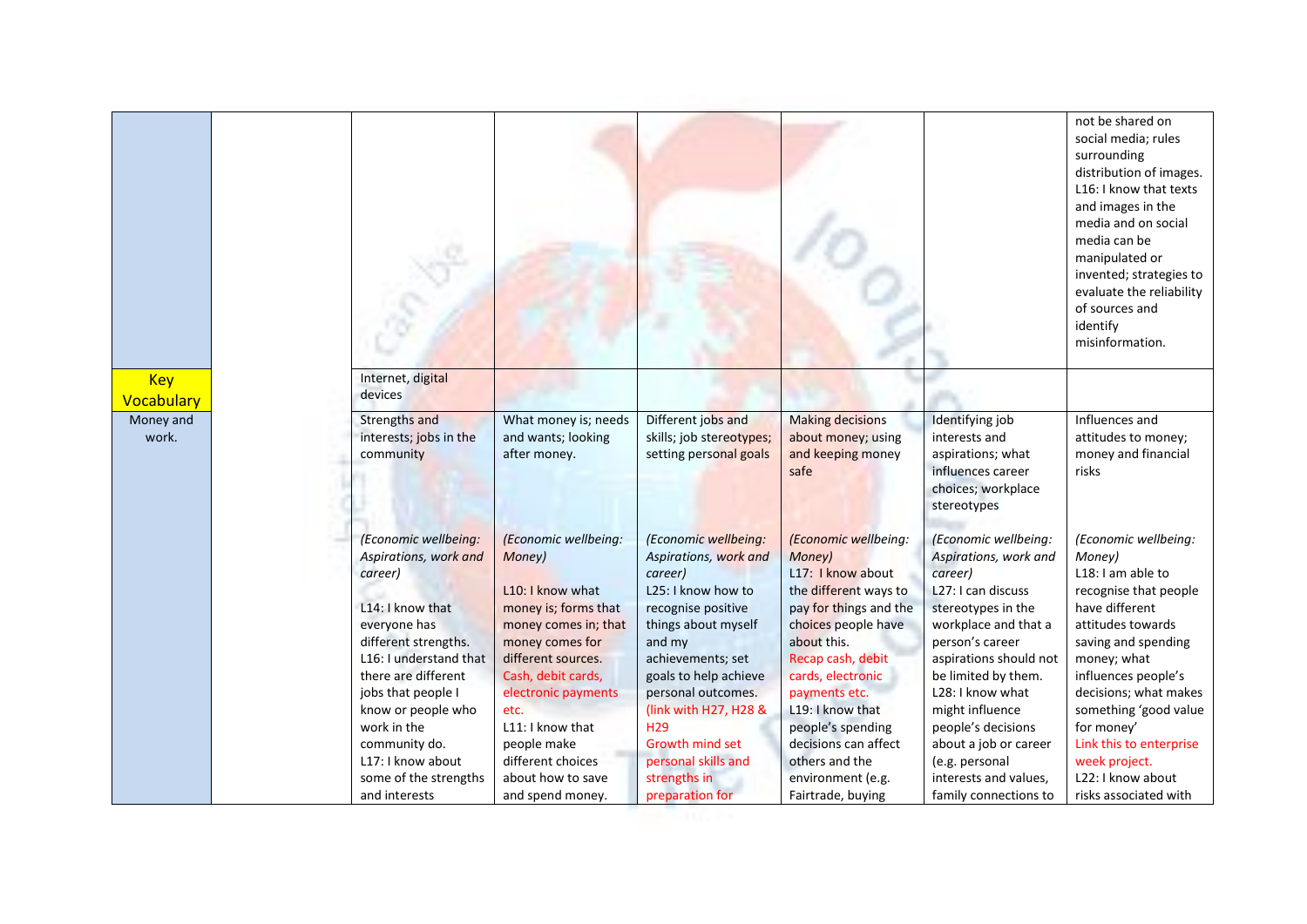